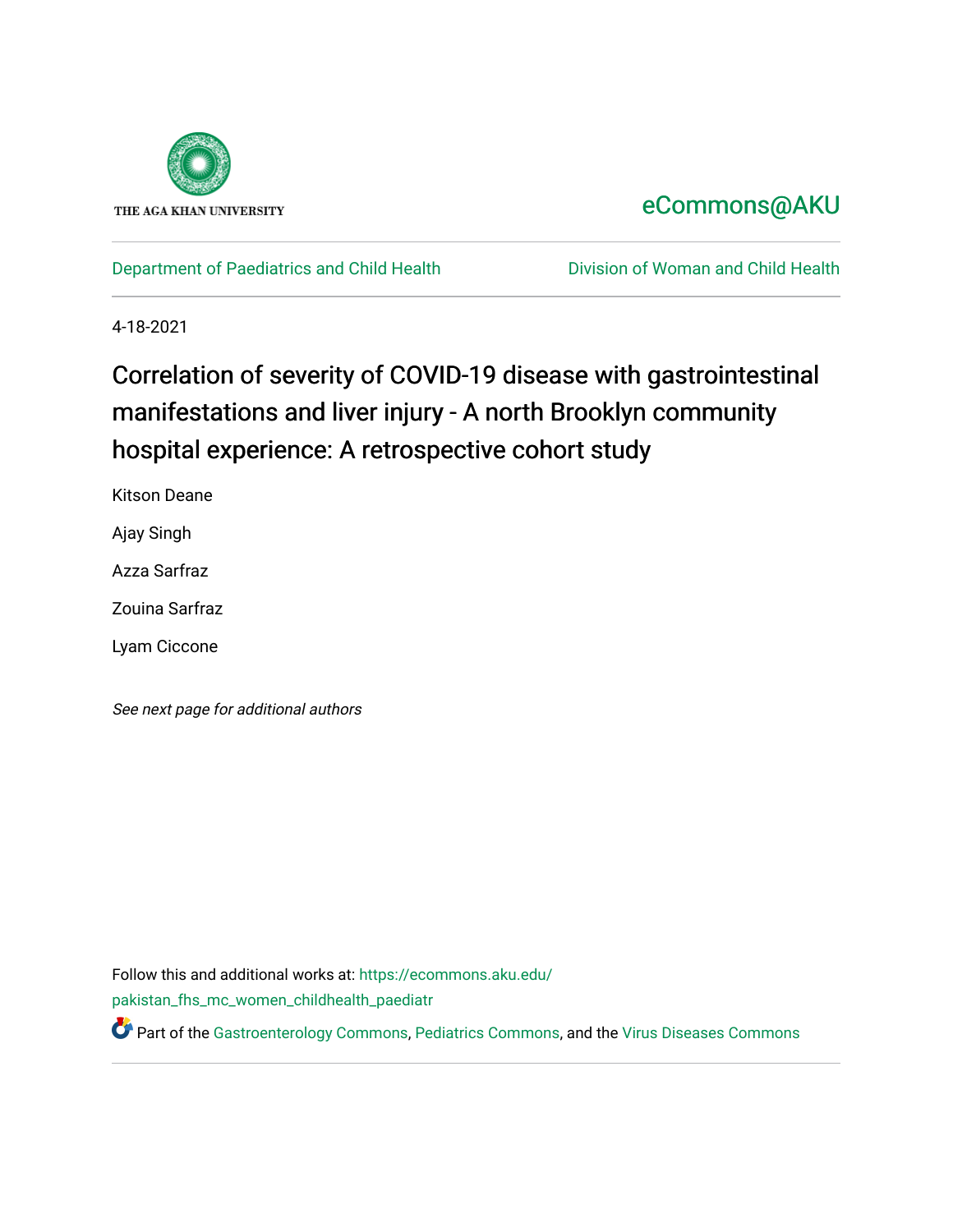## Authors

<span id="page-1-1"></span><span id="page-1-0"></span>Kitson Deane, Ajay Singh, Azza Sarfraz, Zouina Sarfraz, Lyam Ciccone, Beishi Zheng, Arslan Afzal, Gulam Khan, Giovanna Rodriguez, and Gul Bahtiyar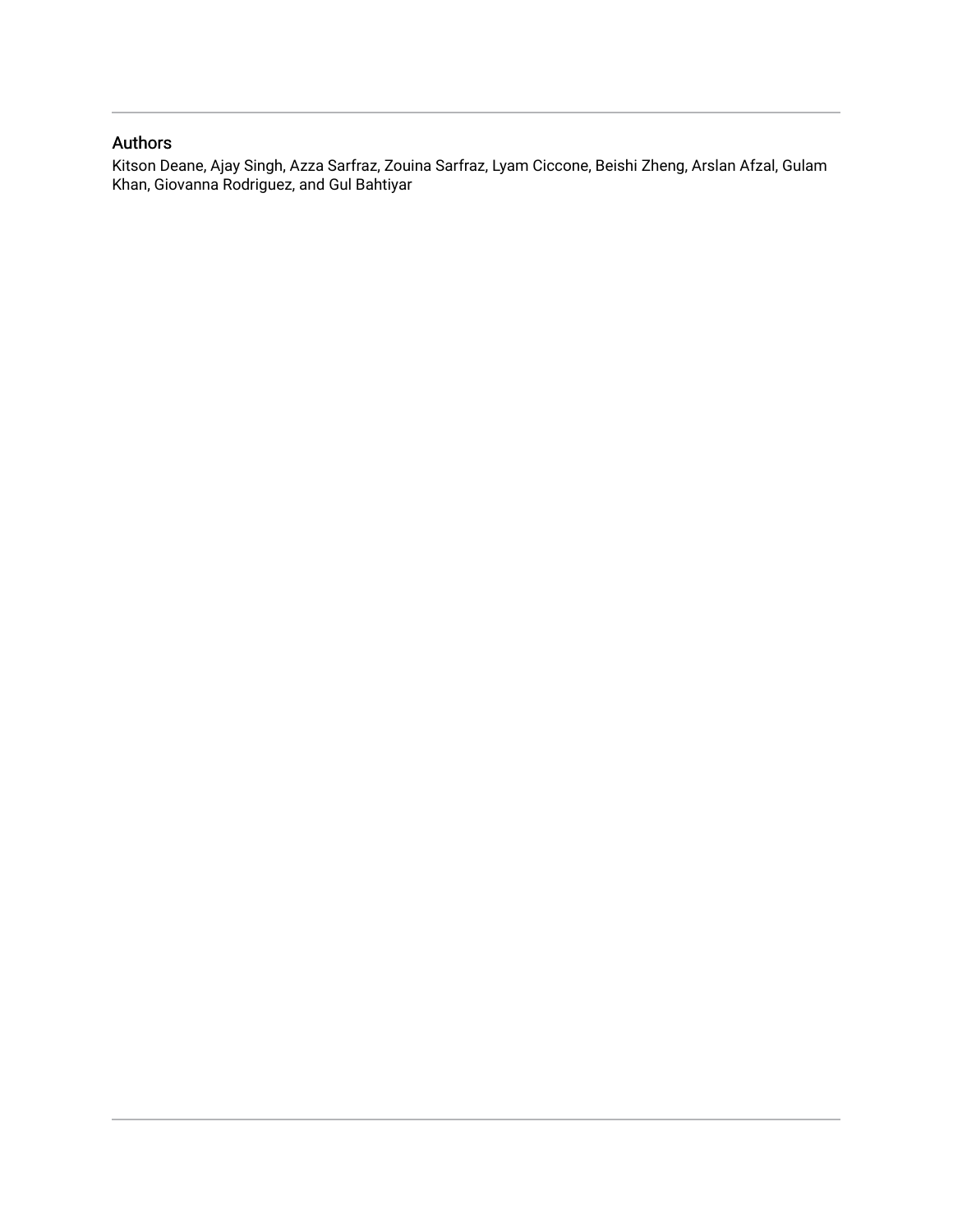## **Correlation of Severity of COVID-19 Disease With Gastrointestinal Manifestations and Liver Injury - A North Brooklyn Community Hospital Experience: A Retrospective Cohort Study**

<span id="page-2-0"></span>[Kitson](https://www.cureus.com/users/235880-kitson-deane) Deane  $^1$  , Ajay [Singh](https://www.cureus.com/users/111913-ajay-singh)  $^2$  , Azza [Sarfraz](https://www.cureus.com/users/55680-zouina-sarfraz-)  $^3$  , Zouina Sarfraz  $^4$  , Lyam [Ciccone](https://www.cureus.com/users/235896-lyam-ciccone)  $^1$  , Beishi [Zheng](https://www.cureus.com/users/235897-beishi-zheng)  $^1$  , Arslan  $\,$ Afzal  $^1$  , [Gulam](https://www.cureus.com/users/235899-gulam-m-khan) Khan  $^5$  , Giovanna [Rodriguez](https://www.cureus.com/users/235898-arslan-afzal)  $^6$  , Gul [Bahtiyar](https://www.cureus.com/users/235901-gul-bahtiyar)  $^6$ 

1. Internal Medicine, Woodhull Medical Center, Brooklyn, USA 2. Internal Medicine, Metropolitan Hospital, New York City, USA 3. Pediatrics, Aga Khan University, Karachi, PAK 4. Research and Academic Affairs, Fatima Jinnah Medical University, Lahore, PAK 5. Gastroenterology, Woodhull Medical Center, Brooklyn, USA 6. Endocrinology, Woodhull Medical Center, Brooklyn, USA

**Corresponding author:** Kitson Deane, ktmj\_1@hotmail.com

## **Abstract**

### **Introduction**

The primary receptor for SARS-CoV-2 infection, angiotensin-converting enzyme-2 (ACE-2), is expressed in the gastrointestinal tract and liver parenchyma. The involvement of the gastrointestinal tract with severe acute respiratory syndrome coronavirus-2 (SARS-CoV-2) infection has remained unclear. The following study retrospectively reviews gastrointestinal symptoms and liver function tests at the time of hospital admission to identify patient outcomes including prolonged hospital stay, the requirement for intensive care, and all-cause in-hospital 30-day mortality.

#### **Methods**

A retrospective review of patient charts at the Woodhull Medical and Mental Health Center (WMC) was conducted at the time of hospital admission, using a pre-determined selection criterion. All adult patients, both inpatient and outpatient, were included from March 2020 till May 2020. A 95% confidence interval was used to estimate the odds ratio (OR) for patient outcomes.

#### **Results**

Of the 520 patients, gastrointestinal symptoms including nausea (OR =  $0.375$ , p =  $0.015$ ), and nausea and vomiting in combination (OR = 0.400,  $p = 0.016$ ) had an inverse protective relationship with all-cause inhospital 30-day mortality among COVID-19 patients. Gastrointestinal symptoms including diarrhea (OR = 1.008, p < 0.001), and nausea and vomiting (OR = 1.291, p = 0.043) had a mild impact on the length of hospital stay.

## **Conclusion**

Elevated liver transaminases including alanine transaminase (ALT) and aspartate transaminase (AST) at the time of hospital admission can predict critical care requirement and all-cause 30-day hospital mortality in patients with COVID-19 infection. Presence of gastrointestinal symptoms is associated with worsened outcomes.

**Categories:** Gastroenterology, Infectious Disease, Epidemiology/Public Health **Keywords:** gastrointestinal, symptoms, liver, transaminases, prognosis, covid-19

## **Introduction**

Ever since coronavirus disease 2019 (COVID-19) was declared a global health emergency, it has caused over 2.48 million deaths as of February 23, 2021. The respiratory tract manifestations have been commonly observed with fever and cough being reported most frequently [1]. However, recent studies have demonstrated that the gastrointestinal tract and liver may also serve as target organs for severe acute respiratory syndrome coronavirus-2 (SARS-CoV-2) [2]. Such findings are corroborated on the basis that the angiotensin-converting enzyme 2 (ACE-2), the primary receptor for SARS-CoV-2, is presented in the gastrointestinal tract and liver parenchyma [3]. While the impact of SARS-CoV-2 on the gastrointestinal tract and liver remains unclear, COVID-19 patients presenting with digestive symptoms and deranged liver function tests (LFTs) may have a worse prognosis [4].

We conducted a retrospective review of patient data to correlate the presence of digestive symptoms and derangement of LFTs with the duration of hospital stay, the requirement for intensive care, and 30-day

<span id="page-2-1"></span>**Review began** 04/11/2021 **Review ended** 04/15/2021 **Published** 04/18/2021

#### **© Copyright** 2021

Deane et al. This is an open access article distributed under the terms of the Creative Commons Attribution License CC-BY 4.0., which permits unrestricted use, distribution, and reproduction in any medium, provided the original author and source are credited.

#### **How to cite this article**

Deane K, Singh A, Sarfraz A, et al. (April 18, 2021) Correlation of Severity of COVID-19 Disease With Gastrointestinal Manifestations and Liver Injury - A North Brooklyn Community Hospital Experience: A Retrospective Cohort Study. Cureus 13(4): e14543. DOI 10.7759/cureus.14543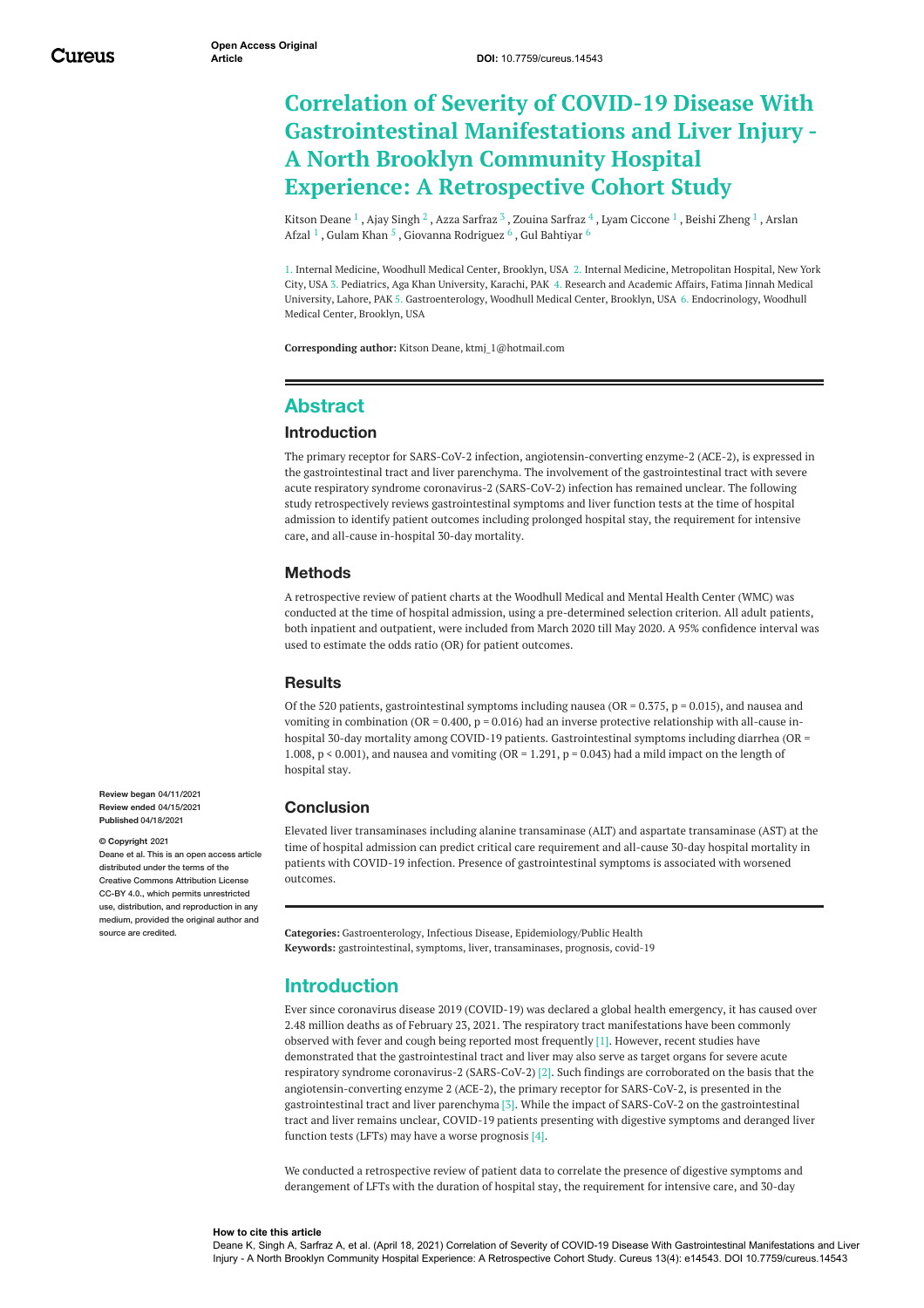mortality of COVID-19 patients admitted to Woodhull Medical Center from March 2020 till May 2020.

## **Materials And Methods**

## <span id="page-3-0"></span>**Study design and population**

A retrospective review of patient charts at the Woodhull Medical and Mental Health Center (WMC) was conducted. All patients aged 18 years and above were included with no restriction to gender, race, or ethnicity. Only pre-existing data, both inpatient and outpatient, was included from March 2020 till May 2020. Data were obtained from patient records, both electronic and paper records, from the WMC. Specific data were reviewed including patient demographics, gastrointestinal symptomatology, laboratory values at the time of hospital admission, progress notes, and procedure notes.

## **Data collection**

Privacy and security were maintained by password protecting identifiable data and minimizing access to identifiable data. All datasheets were password protected and all paper records were stored in a keyed file drawer in a locked office. Following the acquisition of information, surrogate numbers were given to identify patients for data analysis, and a key was kept in a separate password-protected excel sheet to be searched until after completion of the study at which time it was deleted. The principal and co-investigators reviewed the charts and were the only members to have access to the subjects' data.

#### **Statistical analysis**

The statistical analysis was conducted to assess the role of various factors in patient outcomes. The frequency of gastrointestinal symptoms and elevated LFTs were specified. Only the parameters obtained at the time of hospital admission were used to conduct the statistical analysis. The primary outcome was to determine the 30-day mortality, ICU admission, and hospital stay following COVID-19 diagnosis for enrolled patients. The results of the multivariate analysis were presented in terms of the odds ratio (OR). A difference with a two-sided  $\alpha$  < 0.05 was considered statistically significant. The data analysis was conducted on Statistical Package for Social Sciences (SPSS) version 26.0 (IBM Corp., Armonk, NY).

## **Results**

A total of 520 patients were reviewed retrospectively who were polymerase chain reactive (PCR) positive for COVID-19. Among these, 60 patients had only nausea, 37 patients had only vomiting, and 63 patients with nausea and vomiting. Only 64 patients had diarrhea as their only gastrointestinal manifestation. A total of 105 patients had a combination of one or more of nausea, vomiting, or diarrhea (Table *[1](#page-1-0)*).

|   | All<br>patients | <b>Patients with</b><br>nausea | <b>Patients with</b><br>vomiting | Patients with nausea and<br>vomiting | <b>Patients with</b><br>diarrhea | Patients with any combination of one or<br>more of the 3 |
|---|-----------------|--------------------------------|----------------------------------|--------------------------------------|----------------------------------|----------------------------------------------------------|
| n | 520             | 60                             | 37                               | 63                                   | 64                               | 105                                                      |

#### **TABLE 1: Gastrointestinal symptomatology of participants**

Of the 520 patients, 344 patients had deranged international normalized ratio (INR) (Table *[2](#page-1-1)*). Nearly all of the patients (n = 488) had elevated aspartate transaminase (AST) and alanine transaminase (ALT) in combination (Table *[2](#page-1-1)*).

|  | All patients | Patients with deranged INR | Patients with elevated AST and ALT | Patients with decreased albumin (<3.5) |
|--|--------------|----------------------------|------------------------------------|----------------------------------------|
|  | 520          | 344                        | 488                                | 481                                    |

## **TABLE 2: Laboratory findings of participants**

INR: International normalized ratio; AST: Aspartate transaminase; ALT: Alanine transaminase.

Patients presenting with nausea (OR =  $0.375$ , p =  $0.015$ ), as well as nausea and vomiting in combination (OR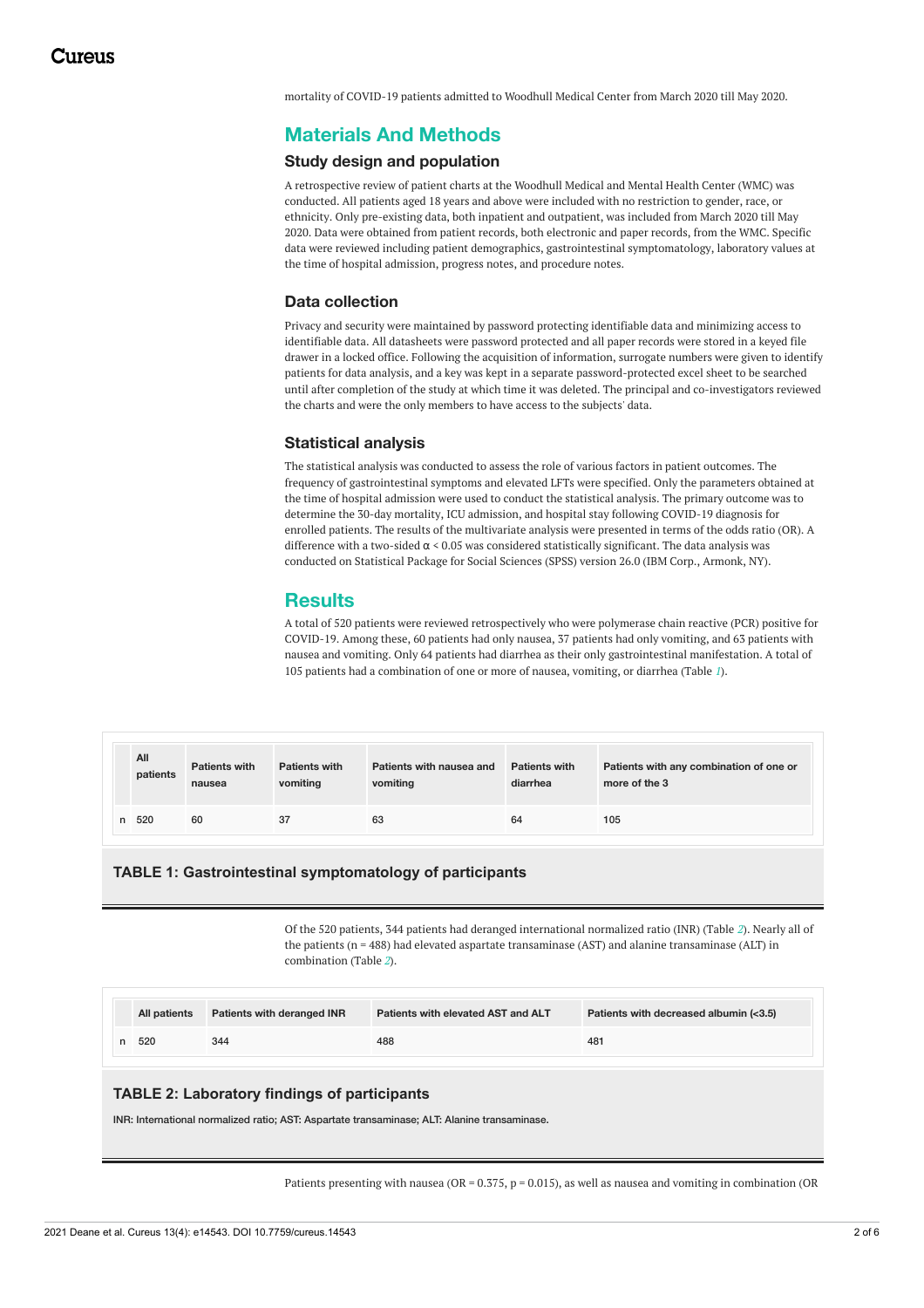$= 0.400$ , p  $= 0.016$ ), had a significant [3](#page-2-0)0-day mortality rate (Table 3). Elevation of ALT (OR  $= 1.558$ , p  $= 0.038$ ), AST (OR = 2.743,  $p < 0.001$ ), and in combination (OR = 2.593,  $p < 0.001$ ) had a significant impact on the 30day mortality rate (Table *[3](#page-2-0)*).

| Symptoms                                       | 30-day mortality rate | Odds ratio (OR) | 95% Confidence Interval |                | P-value |
|------------------------------------------------|-----------------------|-----------------|-------------------------|----------------|---------|
| <b>Nausea</b>                                  | 5.8%                  | 0.375           | Lower<br>0.166          | Upper<br>0.849 | 0.015   |
| Vomiting                                       | 4.2%                  | 0.471           | 0.179                   | 1.239          | 0.160   |
| Diarrhea                                       | $9.0\%$               | 0.630           | 0.325                   | 1.22           | 0.222   |
| Nausea and Vomiting                            | 6.7%                  | 0.400           | 0.185                   | 0.864          | 0.016   |
| Elevated INR $(>1.5)$                          | 17.3%                 | 1.824           | 0.941                   | 3.536          | 0.072   |
| Elevated Transaminases (AST > 40 and ALT > 45) | 78.2%                 | 2.593           | 1.635                   | 4.111          | 0.000   |
| AST > 40                                       | 33.6%                 | 2.743           | 1.739                   | 4.327          | 0.000   |
| ALT > 45                                       | 32.9%                 | 1.558           | 1.023                   | 2.372          | 0.038   |
| Low Albumin (<3.5)                             | 43.9%                 | 1.120           | 0.749                   | 1.676          | 0.580   |

## **TABLE 3: Predictors of 30-day mortality rate**

INR: International normalized ratio; AST: Aspartate transaminase; ALT: Alanine transaminase.

Diarrhea as a gastrointestinal (GI) manifestation was a significant contributor to prolonged hospital stay lasting ≥ 10 days (OR = 1.008, p < 0.001) (Table *[4](#page-2-1)*). Nausea and vomiting were also associated with prolonged hospital stay lasting ≥10 days (OR = 1.291, p = 0.043) (Table *[4](#page-2-1)*).

| Symptoms                                       |             | <b>Hospital Stay</b> |           | 95% Confidence Interval |       | P-value |
|------------------------------------------------|-------------|----------------------|-----------|-------------------------|-------|---------|
|                                                | $<$ 10 days | $\geq$ 10 days       | <b>OR</b> | Lower                   | Upper |         |
| Nausea                                         | 11.0%       | 13.9%                | 1.307     | 0.760                   | 2.249 | 0.332   |
| Vomiting                                       | 7.2%        | $8.0\%$              | 1.12      | 0.569                   | 2.204 | 0.742   |
| Diarrhea                                       | 12.3%       | 12.4%                | 1.008     | 0.591                   | 1.717 | 0.000   |
| Nausea and Vomiting                            | 12.0%       | 15.0%                | 1.291     | 0.764                   | 2.182 | 0.043   |
| Elevated INR (>1.5)                            | 13.1%       | 11.1%                | 0.827     | 0.431                   | 1.586 | 0.567   |
| Elevated Transaminases (AST > 40 and ALT > 45) | 64.3%       | 62.2%                | 0.915     | 0.633                   | 1.323 | 0.637   |
| $AST > 40$ only                                | 61.5%       | 61.2%                | 0.989     | 0.686                   | 1.424 | 0.952   |
| $ALT > 45$ only                                | 30.2%       | 29.2%                | 0.951     | 0.644                   | 1.403 | 0.799   |
| Low Albumin (<3.5)                             | 39.7%       | 45.6%                | 1.275     | 0.887                   | 1.832 | 0.188   |

## **TABLE 4: Predictor of prolonged hospital stay (≥10 days)**

INR: International normalized ratio; AST: Aspartate transaminase; ALT: Alanine transaminase.

Patients with elevated ALT only (OR = 1.594, p = 0.019), AST only (OR = 2.149, p < 0.001), and both ALT and AST (OR = 2.022, p < 0.001) were all significant predictors of intensive care unit (ICU)/progressive care unit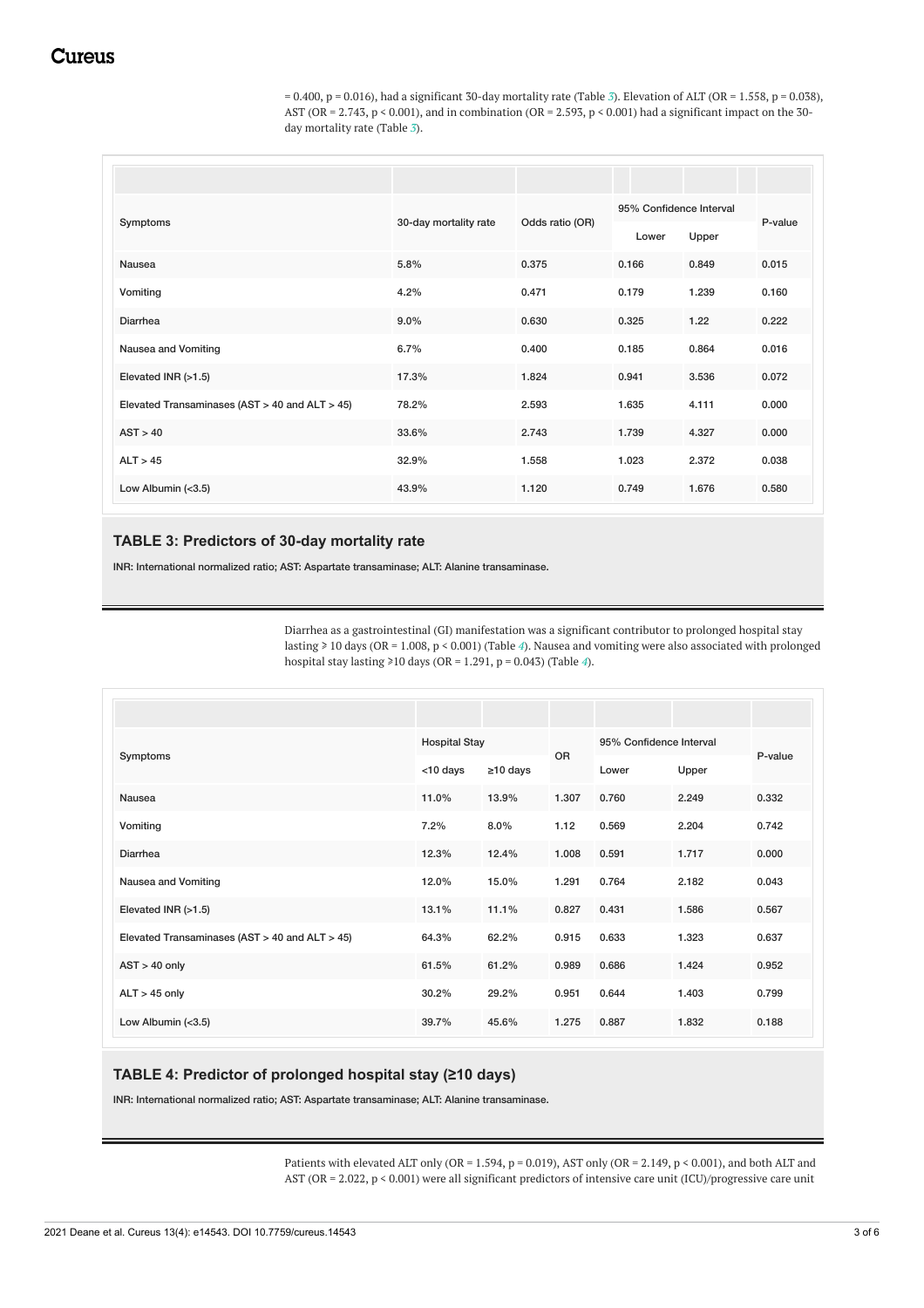(PCU) care (Table *[5](#page-3-0)*). Symptoms including nausea, vomiting, and diarrhea did not lead to increased odds of ICU/PCU care (Table *[5](#page-3-0)*).

| <b>Symptoms</b>                                | <b>ICU/PCU Care</b> | <b>OR</b> | 95% Confidence Interval |       | P-value |
|------------------------------------------------|---------------------|-----------|-------------------------|-------|---------|
|                                                | Admission rates     |           | Lower                   | Upper |         |
| Nausea                                         | 10.1%               | 0.707     | 0.396                   | 1.262 | 0.239   |
| Vomiting                                       | 5.9%                | 0.712     | 0.34                    | 1.491 | 0.366   |
| Diarrhea                                       | 10.9%               | 0.827     | 0.475                   | 1.442 | 0.504   |
| Nausea and Vomiting                            | 14.3%               | 0.761     | 0.435                   | 1.331 | 0.337   |
| Elevated INR $(>1.5)$                          | 13.6%               | 1.206     | 0.636                   | 2.286 | 0.566   |
| Elevated Transaminases (AST > 40 and ALT > 45) | 72.6%               | 2.022     | 1.37                    | 2.986 | 0.000   |
| $AST > 40$ only                                | 71.6%               | 2.149     | 1.461                   | 3.161 | 0.000   |
| $ALT > 45$ only                                | 36.0%               | 1.594     | 1.078                   | 2.357 | 0.019   |
| Low Albumin (<3.5)                             | 46.2%               | 1.318     | 0.913                   | 1.904 | 0.140   |

#### **TABLE 5: Predictor for requirement of ICU/PCU care**

ICU: Intensive care unit; PCU: Progressive care unit; INR: International normalized ratio; AST: Aspartate transaminase; ALT: Alanine transaminase.

## **Discussion**

We conducted a retrospective review of patients admitted with gastrointestinal manifestations following COVID-19 infection. Gastrointestinal involvement was assessed by reviewing gastrointestinal symptoms, and liver function test abnormalities. Our findings demonstrate longer hospital stays (≥10 days) among patients manifesting with gastrointestinal symptoms including diarrhea, and a combination of nausea and vomiting. However, we also found that the presence of gastrointestinal symptoms was suggestive of a reduced 30-day mortality rate. Hepatic predictors including elevated ALT and AST had a strong association with the 30-day mortality rate and critical care requirement. Low albumin and elevated INR did not have any impact on the prognosis of patients with COVID-19 infection in our cohort.

The underlying mechanism for gastrointestinal involvement in COVID-19 is similar to that of respiratory and due to the attachment of the SARS-CoV-2 virus to the angiotensin-converting enzyme 2 (ACE-2) receptor in the digestive system, particularly the proximal large intestine [5]. Previous studies have reported data on the involvement of the gastrointestinal tract and liver [6,7]. Mao et al. identified a pooled prevalence of 15% for gastrointestinal symptoms in COVID-19 of whom 10% did not have respiratory involvement [2]. Gastrointestinal symptoms have been observed among patients with COVID-19 infection in literature with discrepancies in their predictive prognostic potential [8,9]. In our cohort, GI symptoms had an inverse protective relationship with the 30-day mortality rate. However, our analysis demonstrates a significant impact of diarrhea, and nausea, and vomiting in combination on the duration of hospital stay. Additionally, the gastrointestinal manifestations had no contribution to the patients' requirements for critical care admissions. With conflicting reports of the impact of gastrointestinal symptoms on COVID-19 infection outcomes, our analysis also demonstrates both their positive and negative prognostic potential.

Our findings suggest that, as the liver involvement is suggested through ALT and AST elevation, patients have worse 30-day mortality rates and require critical care with the difference proving significant. Reports of liver injury have been suggested earlier including elevated transferases and INR, and decreased albumin levels, among patients with COVID-19 [10,11]. While our findings did not identify low serum albumin as a prognostic marker as reported by Huang et al. [12], elevated transaminases were suggestive of worse outcomes in our cohort of COVID-19-infected patients. Our findings from recent literature show that elevated AST and/or ALT are associated with increased mortality rates.

#### **Strengths and limitations**

The main strengths of our study include a large sample size  $(n = 520)$  and the longitudinal study design in New York City, a prominent epicenter of the COVID-19 pandemic. The lab parameters and gastrointestinal manifestations were assessed on the day of admission. To the best of our knowledge, this is the first study that observes both liver function tests as well as gastrointestinal symptoms on the day of hospital admission to assess their prognostic potential.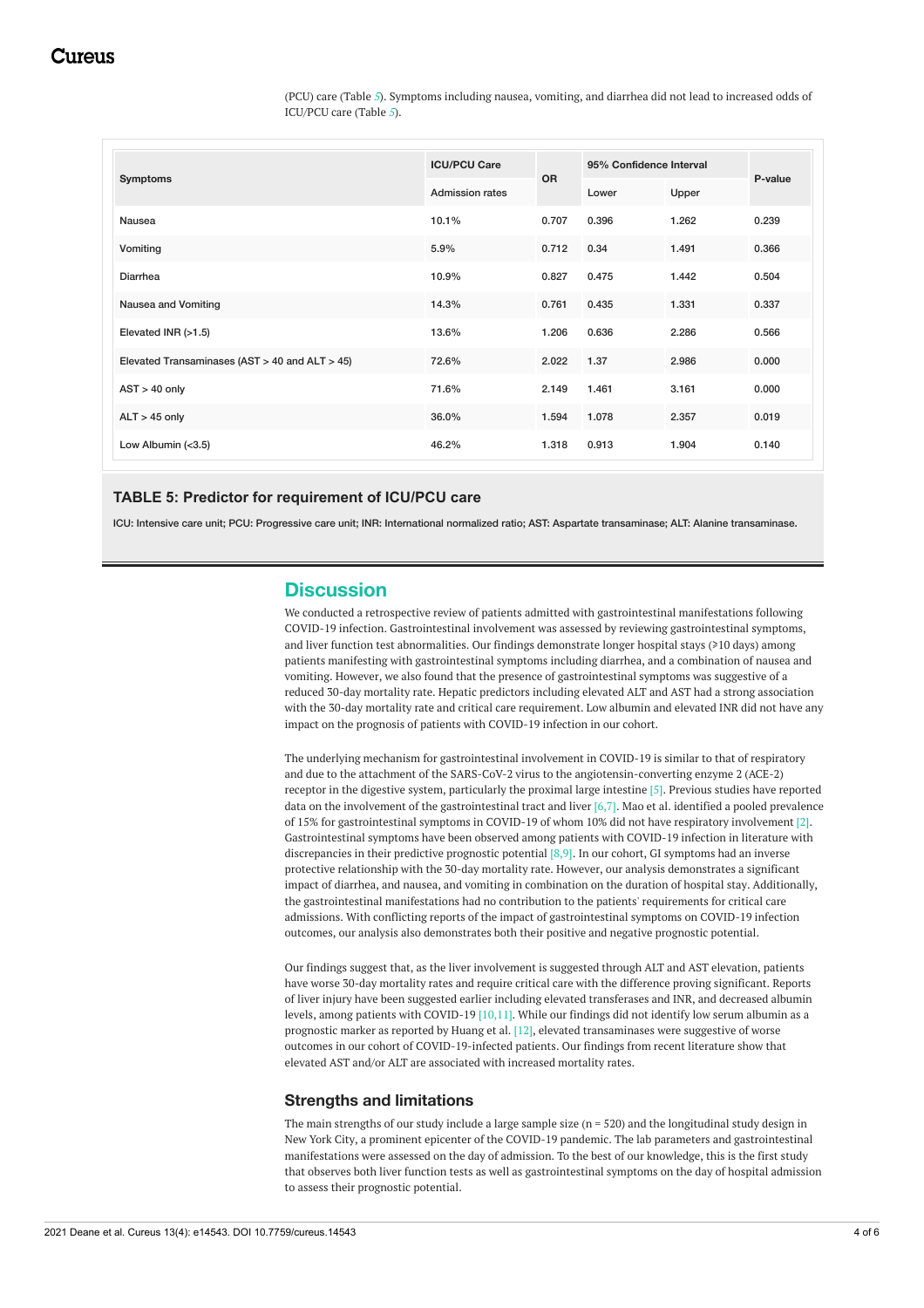The main limitations of our study include the lack of categorization of the existing burden of chronic liver disease and the use of medications that might be hepatotoxic. As the gastrointestinal symptoms and liver injury markers were assessed at the time of hospital admission, patients with pre-existing liver injury may have been included. No testing was conducted to assess the hepatitis B and C status of these patients. Similarly, the baseline comorbidities and other health parameters, i.e. presence of respiratory symptoms, were not controlled for in the analysis.

#### **Recommendations**

Gastrointestinal manifestations of COVID-19 may manifest early in the course of the disease, possibly occurring in isolation. Management of patients with COVID-19 infection should also contain the potential prognostic impact of liver markers and gastrointestinal symptoms. With a great interest in the prognostic capacity of gastrointestinal symptoms and liver involvement, this study identifies a worse prognosis among COVID-19 patients. While the main target organ of COVID-19 infection remains the respiratory system, the impact of gastrointestinal involvement may not be undermined as has been observed in the literature [13- 15].

## **Conclusions**

Elevated liver transaminases including ALT and AST at the time of hospital admission can predict critical care requirement and all-cause 30-day hospital mortality in patients with COVID-19 infection. Presence of gastrointestinal symptoms is associated with worsened outcomes.

## **Additional Information**

#### **Disclosures**

**Human subjects:** Consent was obtained or waived by all participants in this study. **Animal subjects:** All authors have confirmed that this study did not involve animal subjects or tissue. **Conflicts of interest:** In compliance with the ICMJE uniform disclosure form, all authors declare the following: **Payment/services info:** All authors have declared that no financial support was received from any organization for the submitted work. **Financial relationships:** All authors have declared that they have no financial relationships at present or within the previous three years with any organizations that might have an interest in the submitted work. **Other relationships:** All authors have declared that there are no other relationships or activities that could appear to have influenced the submitted work.

#### **Acknowledgements**

Syed Hashim Abbas Ali Bokhari; Aga Khan University, Karachi, Pakistan; Role: Data analysis Donald Hathaway; Medical Student IV- St Georges University, Graneda; Role: Data collection Shayan Zaheer; Medical Student IV- St Georges University Grenada; Role: Data collection Brian Altonen MPH; Woodhull Hospital, Brooklyn, NY; Role: Data Analysis

## **References**

- 1. Guan WJ, Ni ZY, Hu Y, et al.: Clinical [characteristics](https://dx.doi.org/10.1056/NEJMoa2002032) of coronavirus disease 2019 in China . N Engl J Med. 2020, 382:1708-1720. [10.1056/NEJMoa2002032](https://dx.doi.org/10.1056/NEJMoa2002032)
- 2. Mao R, Qiu Y, He JS, et al.: Manifestations and prognosis of [gastrointestinal](https://dx.doi.org/10.1016/S2468-1253(20)30126-6) and liver involvement in patients with COVID-19: a systematic review and meta-analysis. Lancet Gastroenterol Hepatol. 2020, 5:667- 678. [10.1016/S2468-1253\(20\)30126-6](https://dx.doi.org/10.1016/S2468-1253(20)30126-6)
- 3. Pirola CJ, Sookoian S: COVID-19 and ACE2 in the liver and gastrointestinal tract: putative biological explanations of sexual dimorphism. Gastroenterology. 2020, 159:1620-1621. [10.1053/j.gastro.2020.04.050](https://dx.doi.org/10.1053/j.gastro.2020.04.050)
- 4. Zhong P, Xu J, Yang D, et al.: COVID-19-associated gastrointestinal and liver injury: clinical features and potential mechanisms. Signal Transduct Target Ther. 2020, 5:256. [10.1038/s41392-020-00373-7](https://dx.doi.org/10.1038/s41392-020-00373-7)
- 5. Xiao F, Tang M, Zheng X, Liu Y, Li X, Shan H: Evidence for [gastrointestinal](https://dx.doi.org/10.1053/j.gastro.2020.02.055) infection of SARS-CoV-2. Gastroenterology. 2020, 158:1831-1833. [10.1053/j.gastro.2020.02.055](https://dx.doi.org/10.1053/j.gastro.2020.02.055)
- 6. Beattie RM, Ashton JJ, Penman ID: COVID-19 and the [gastrointestinal](https://dx.doi.org/10.1136/flgastro-2020-101602) tract: recent data . Frontline Gastroenterol. 2020, 11:371-374. [10.1136/flgastro-2020-101602](https://dx.doi.org/10.1136/flgastro-2020-101602)
- 7. Tian Y, Rong L, Nian W, He Y: Review article: gastrointestinal features in COVID-19 and the possibility of faecal transmission. Aliment Pharmacol Ther. 2020, 51:843-851. [10.1111/apt.15731](https://dx.doi.org/10.1111/apt.15731)
- 8. Ramachandran P, Onukogu I, Ghanta S, Gajendran M, Perisetti A, Goyal H, Aggarwal A: [Gastrointestinal](https://dx.doi.org/10.1159/000509774) symptoms and outcomes in hospitalized coronavirus disease 2019 patients. Dig Dis. 2020, 38:373-379. [10.1159/000509774](https://dx.doi.org/10.1159/000509774)
- 9. Buscarini E, Manfredi G, Brambilla G, et al.: GI symptoms as early signs of COVID-19 in hospitalised Italian patients. Gut. 2020, 69:1547-1548. [10.1136/gutjnl-2020-321434](https://dx.doi.org/10.1136/gutjnl-2020-321434)
- 10. Pozzobon FM, Perazzo H, Bozza FA, Rodrigues RS, de Mello Perez R, Chindamo MC: Liver injury predicts overall mortality in severe COVID-19: a prospective multicenter study in Brazil [\(PREPRINT\).](https://dx.doi.org/10.1007/s12072-021-10141-6) Hepatol Int. 2021, [10.1007/s12072-021-10141-6](https://dx.doi.org/10.1007/s12072-021-10141-6)
- 11. Bahardoust M, Heiat M, [Khodabandeh](https://dx.doi.org/10.1038/s41598-021-82721-3) M, et al.: Predictors for the severe coronavirus disease 2019 (COVID-19) infection in patients with underlying liver disease: a retrospective analytical study in Iran. Sci Rep. 2021, 11:3066. [10.1038/s41598-021-82721-3](https://dx.doi.org/10.1038/s41598-021-82721-3)
- 12. Huang J, Cheng A, Kumar R, Fang Y, Chen G, Zhu Y, Lin S: [Hypoalbuminemia](https://dx.doi.org/10.1002/jmv.26003) predicts the outcome of